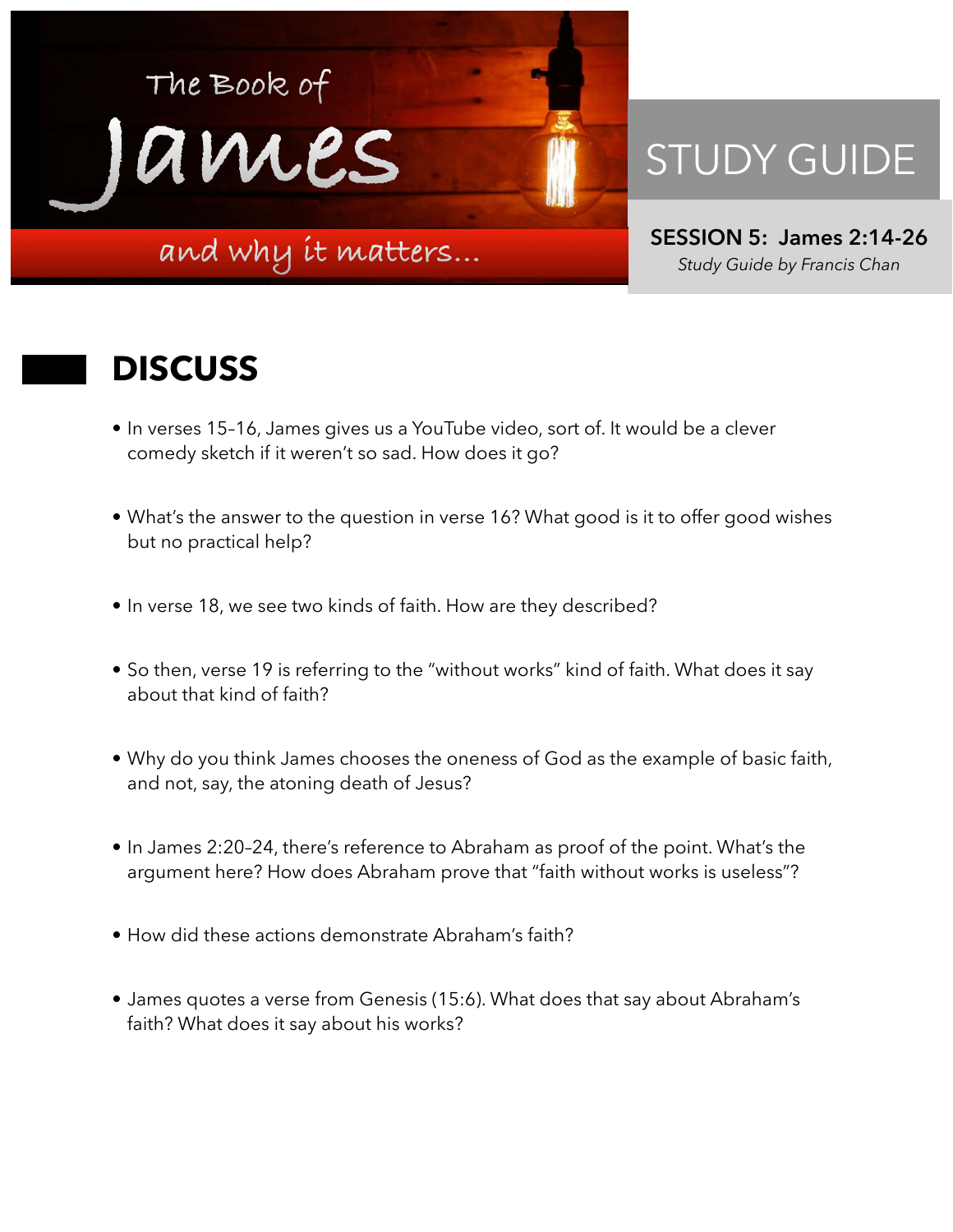- How did Abraham's actions in Genesis 22 "fulfill" the statement of Genesis 15:6?
- Do you think it's significant that the faith of Genesis 15 came several chapters before the works of Genesis 22? Does faith generally come first?
- Take a look at verse 25. Why would James go on to talk about Rahab?
- What do you know about Rahab? What was her occupation?
- How did she get herself mentioned in the Bible?
- Isn't it a mistake for James to mention a prostitute as an example of good works? Why would he do this?

## **LIVE IT OUT**

*The book of James emphasizes the active side of our faith, so let's consider several ways we might put its teaching into practice.* 

**Evaluation:** Talk with God about your own faith. Do you have "faith with works" or "faith without works"? Ask him to give you the power you need to put your faith into action.

**Conversation:** Talk with at least one other close Christian friend about this question: Is my faith more on the inside or the outside? Both are good. Both are important. But if you just feel your faith and don't show it, you're out of balance. (It's also possible to tilt the other way, doing stuff for God, but not taking time for personal growth.)

**Research:** James is very specific about the needs we should be responding to–the needs of widows and orphans, as well as those who need food or clothing. Where do these needs exist in your region? And what are the best ways to help such people? Join with some others in a research projects, and share your findings with this group, or your whole church.